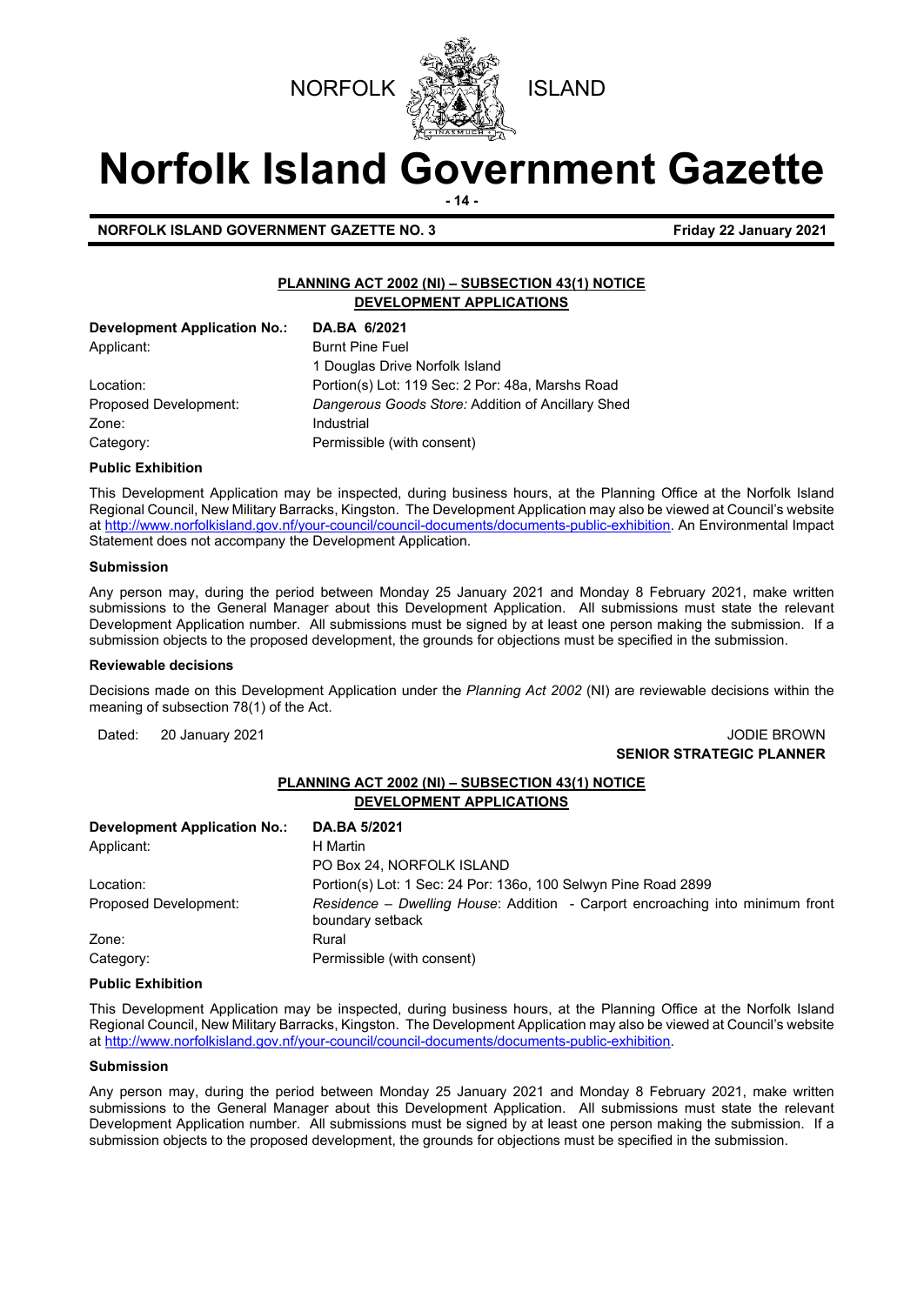# **NORFOLK ISLAND GOVERNMENT GAZETTE NO. 3 Friday 22 January 2021**

### **Reviewable decisions**

Decisions made on this Development Application under the *Planning Act 2002 (N*I) are reviewable decisions within the meaning of subsection 78(1) of the Act.

Dated: 20 January 2021 **Dates: 19 John Property American** Control of the United States of the United States of the United States of the United States of the United States of the United States of the United States of the Un **SENIOR STRATEGIC PLANNER**

## **PLANNING ACT 2002 (NI) SUBSECTION 11(1) NOTICE INVITATION FOR PUBLIC SUBMISSIONS ABOUT A DRAFT PLAN TO VARY THE NORFOLK ISLAND PLAN 2002**

I, Eric Hutchinson, Administrator of Norfolk Island and delegate of the Commonwealth Minister under Item 1.78 of the Schedule to the Minister's Norfolk Island Delegation Instrument 2017 (No. 2) (Commonwealth), invite public submissions about a draft plan to vary the Norfolk Island Plan 2002, to allow use of designated land for *Residence – Dwelling House.*

#### **Draft Plan No:** PVA 01/2020

**The draft Plan applies to the following land:** Portion 35n5 Douglas Drive Norfolk Island

**Applicant:** Applicant: Applicant: Applicant: Applicant: Applicant: Applicant: Applicant: Applicant: Applicant: Applicant: Applicant: Applicant: Applicant: Applicant: Applicant: Applicant: Applicant: Applicant: Applicant:

**Current Zoning:** Current Zoning:



# **Public Exhibition**

An Application to Vary the Norfolk Island Plan, accompanied by a Development Application, was submitted under subsection 9(2) of the *Planning Act 2002* (NI*)*. The aim and intent of the draft plan is to allow use of designated land as described above for a *Residence - Dwelling House* as permissible with consent use or development. If approved, the plan variation would allow a development application to change the use of a building at Portion 35n5 for use as a residence to be considered and determined.

In accordance with subsection 11(1) of the *Planning Act 2002* (NI), the draft plan, as shown below, and the accompanying development application and reasons for the applications are available for inspection, during business hours, between Monday 11 January 2021 and Monday 8 February 2021 at the Planning Office at the Norfolk Island Regional Council, New Military Barracks, Kingston and at the Council's website at [http://www.norfolkisland.gov.nf/your-council/council](http://www.norfolkisland.gov.nf/your-council/council-documents/documents-public-exhibition)[documents/documents-public-exhibition](http://www.norfolkisland.gov.nf/your-council/council-documents/documents-public-exhibition)

#### **Draft plan 01/2020**

| Proposed<br>changes | <b>SCHEDULE 2 – DEVELOPMENT OF SPECIFIC SITES</b><br><b>S2.1- SPECIFIC SITES SUBJECT TO CLAUSE 104</b> | The Norfolk Island Plan 2002 (as amended) is amended as follows:                             |                                                                                      |  |  |
|---------------------|--------------------------------------------------------------------------------------------------------|----------------------------------------------------------------------------------------------|--------------------------------------------------------------------------------------|--|--|
|                     | To insert at the end of the Schedule:                                                                  |                                                                                              |                                                                                      |  |  |
|                     | Lot                                                                                                    | <b>Purpose</b>                                                                               | <b>Conditions</b>                                                                    |  |  |
|                     | Portion 35n5 Douglas Drive                                                                             | Use and development of the<br>for the<br>purposes of<br>land<br>'Residence - Dwelling House' | As detailed in the Notice of<br>Decision for Development<br>Application DA.BA 1/2021 |  |  |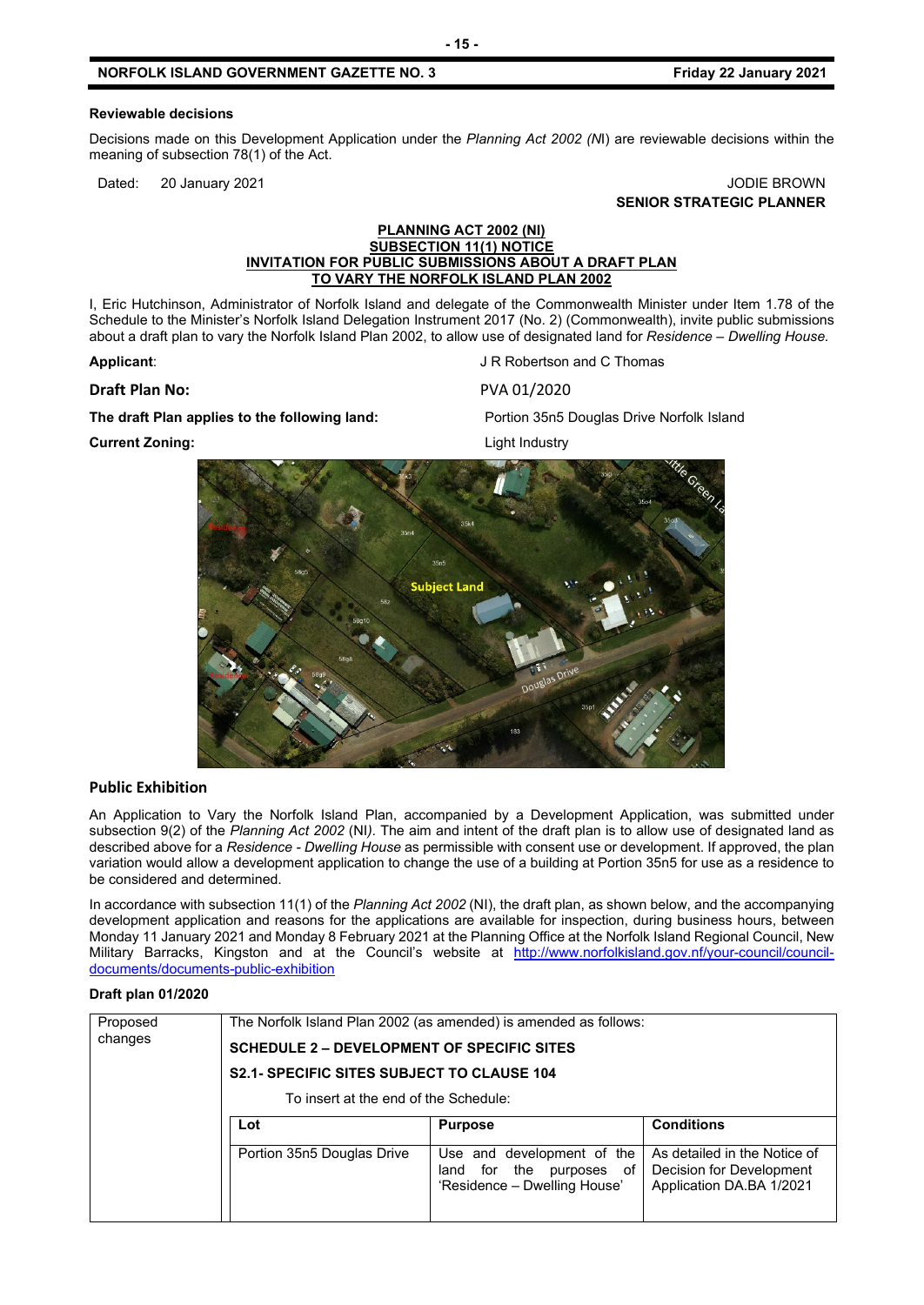#### **Submissions**

Any person may make written submissions to the General Manager about this draft plan. All submissions must be received by Monday 8 February 2021 and signed by at least one person making the submission. If a submission objects to the draft plan, the grounds for objections must be specified in the submission.

# Dated: 21 December 2020 ERIC HUTCHISON **ADMINISTRATOR OF NORFOLK ISLAND AND DELEGATE OF THE COMMONWEALTH MINISTER**

# **PLANNING ACT 2002 (NI) – SUBSECTION 43(1) NOTICE DEVELOPMENT APPLICATIONS**

| <b>Development Application No.:</b> | DA.BA 1/2021                                                                   |
|-------------------------------------|--------------------------------------------------------------------------------|
| Applicant:                          | J R Robertson & C Thomas                                                       |
| Location:                           | Portion 35n5, 16 Douglas Drive                                                 |
|                                     | Proposed Development: Change of use - Conversion to Residence - Dwelling House |
| Zone:                               | Light Industrial                                                               |
| Category:                           | Permissible (with consent)- subject to approval of PVA 01/2020                 |

## **Public Exhibition**

This Development Application may be inspected, during business hours, at the Planning Office at the Norfolk Island Regional Council, New Military Barracks, Kingston. The Development Application may also be viewed at Council's website a[t http://www.norfolkisland.gov.nf/your-council/council-documents/documents-public-exhibition.](http://www.norfolkisland.gov.nf/your-council/council-documents/documents-public-exhibition)

#### **Submission**

Any person may, during the period between Monday 11 January 2021 and Monday 8 February 2021, make written submissions to the General Manager about this Development Application. All submissions must state the relevant Development Application number. All submissions must be signed by at least one person making the submission. If a submission objects to the proposed development, the grounds for objections must be specified in the submission.

#### **Reviewable decisions**

Decisions made on this Development Application under the *Planning Act 2002* (NI) are reviewable decisions within the meaning of subsection 78(1) of the Act.

# Dated: 4 January 2021 **Journal of American Control of American Control of American Control of American Control of American Control of American Control of American Control of American Control of American Control of American SENIOR STRATEGIC PLANNER**

# **PLANNING ACT 2002 (NI) – SUBSECTION 43(1) NOTICE DEVELOPMENT APPLICATIONS**

| <b>Development Application No.:</b> | DA.BA 3/2021                                                                     |
|-------------------------------------|----------------------------------------------------------------------------------|
| Applicant:                          | Department of Infrastructure, Transport, Regional Development and Communications |
|                                     | GPO Box 594 Canberra ACT 2601                                                    |
| Location:                           | Portion 162 and RD 46, Cascade Road                                              |
| Proposed Development:               | Refurbishment of Wharf -                                                         |
|                                     | Improvements to Passenger Transport Vessel Storage Area                          |
| Zone:                               | Special Use (Public Wharf and Carpark); and Road                                 |
| Category:                           | Permissible (with consent)                                                       |

#### **Public Exhibition**

This Development Application may be inspected, during business hours, at the Planning Office at the Norfolk Island Regional Council, New Military Barracks, Kingston. The Development Application may also be viewed at Council's website a[t http://www.norfolkisland.gov.nf/your-council/council-documents/documents-public-exhibition.](http://www.norfolkisland.gov.nf/your-council/council-documents/documents-public-exhibition)

#### **Submission**

Any person may, during the period between Monday 11 January 2021 and Monday 25 January 2021, make written submissions to the General Manager about this Development Application. All submissions must state the relevant Development Application number. All submissions must be signed by at least one person making the submission. If a submission objects to the proposed development, the grounds for objections must be specified in the submission.

#### **Reviewable decisions**

Decisions made on this Development Application under the *Planning Act 2002* (NI) are reviewable decisions within the meaning of subsection 78(1) of the Act.

Dated: 6 January 2021 **Journal of American Control of American Control of American Control of American Control of American Control of American Control of American Control of American Control of American Control of American**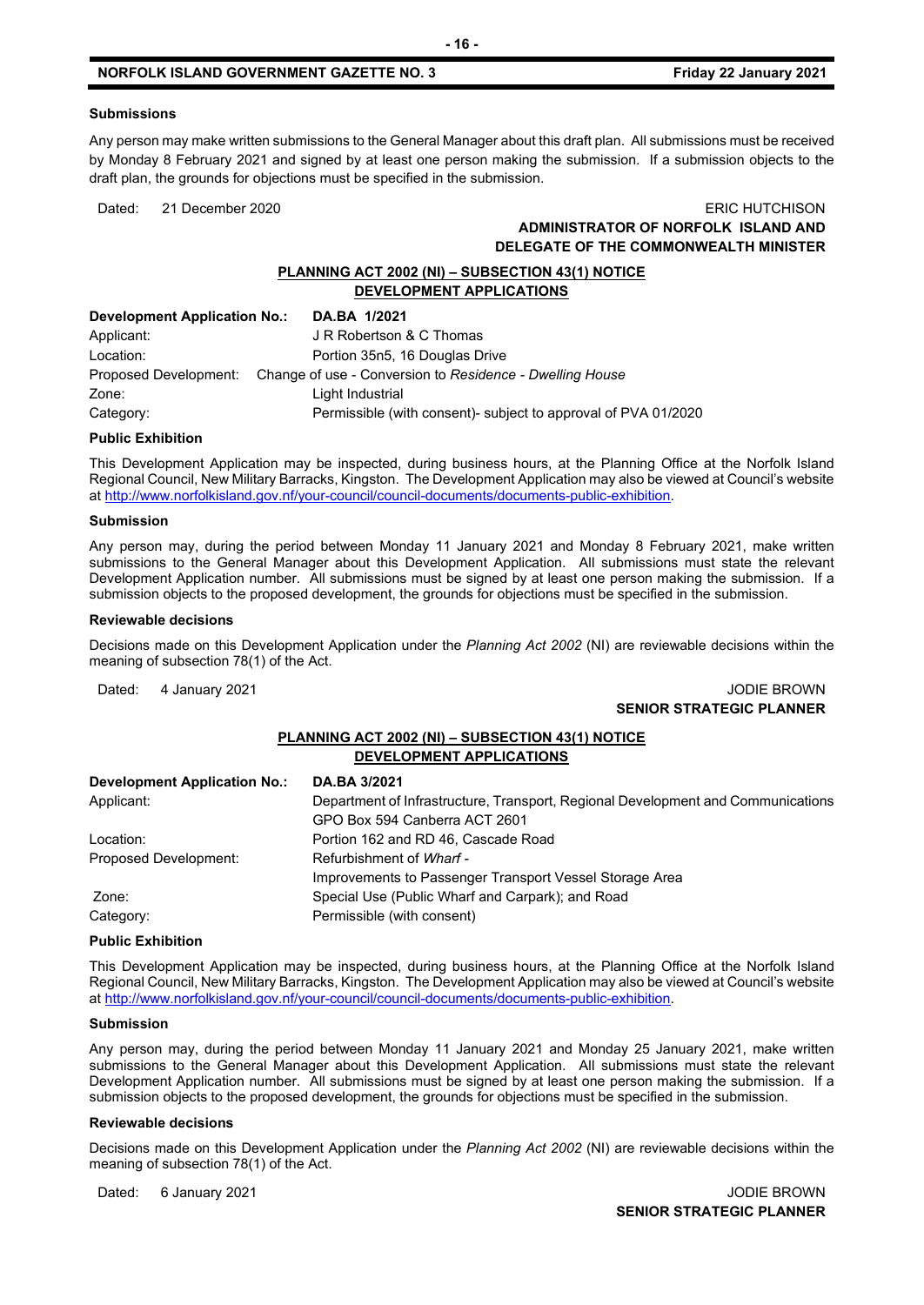# **NORFOLK ISLAND GOVERNMENT GAZETTE NO. 3** *CONTRESS 60 THE STAND 1021* **Friday 22 January 2021**

# **TRAFFIC ACT 2010 (NI)**

### **TEMPORARY CLOSURE OF TAYLORS ROAD FOR PUBLIC SAFETY WORKS**

I, **Bruce Taylor**, Acting General Manager of the Norfolk Island Regional Council, under section 50 of the *Traffic Act 2010* (NI), close that part, or parts, of the road specified in Part 1 of the Schedule to all vehicular traffic (except any vehicle specified in Part 2 of the Schedule) for and during the period **8:00am to 4:00pm** each day on particular days between **25 January 2021 and 30 March 2021** as I am of the opinion it is necessary to carry out repairs and/or<br>maintenance of the road for public safety purposes.

# **SCHEDULE**

**Part 1 -** Part road closure: That part of Taylors Road, Norfolk Island, from the intersection of Queen Elizabeth Avenue<br>to the intersection with Country Road relevant to road works carried out for public safety purposes. of the road works site to be officially signposted by the Council, or as directed by Council workers at the works site, or as directed by police from time to time during the specified road closure period.

**Part 2** - Exempted classes of vehicles:

- a) Vehicles and plant authorised by the General Manager of the Norfolk Island Regional Council or delegate for the delivery of goods or services
- b) Council vehicles and plant involved on official business
- c) Police, ambulance, fire services and emergency vehicles on official business
- d) Vehicles authorised by OIC Police or delegate thereof.

Dated: 6 January 2021 **BRUCE TAYLOR ACTING GENERAL MANAGER**

# **DISASTER AND EMERGENCY MANAGEMENT ACT 2001 (NI)**

## **EXTENSION OF DECLARATION OF STATE OF EMERGENCY**

I **Eric Hutchinson,** Administrator of Norfolk Island and delegate of the Minister under Section 5 of, and item 1.27 of the Schedule to, the *Minister's Norfolk Island Delegation Instrument 2019*:

**PURSUANT** to Section 9 of the *Disaster and Emergency Management Act 2001* (NI) [the Act] and acting on the advice of the Controller;

**FOR** the purpose of response and recovery operations under the Act and the Disaster and Emergency Plan for the territory of Norfolk Island.

**EXTEND** the declaration of emergency made under section 9 of the Act at 16:15 Hrs on Monday 16 March 2020, for the whole of the Territory of Norfolk Island, until 23:59 hr on Sunday 28 February 2021.

# Dated: 17 December 2020<br>Dated: 17 December 2020 **ADMINISTRATOR**

# **DISASTER AND EMERGENCY MANAGEMENT ACT 2001 (NI)**

## **DECLARATION OF STATE OF DISASTER OR EMERGENCY (RECOVERY OPERATIONS)**

## **COVID-19 DIRECTIONS RECOVERY OPERATIONS (NO.3) 2020**

I, **George Ivor Andrew Plant**, Emergency Management Norfolk Island Controller:

- 1) under section 11(2)(g) of the *Disaster and Emergency Management Act 2001* (NI) am of the opinion that it is necessary to make directions in respect of recovery from the State of Emergency in respect of COVID-19 relating to the movement of persons within the disaster or emergency area as set out in the Schedule; and
- 2) under section 11(2)(h) of the *Disaster and Emergency Management Act 2001* (NI) am of the opinion that it is necessary to make directions in respect of recovery from the State of Emergency in respect of COVID-19 relating to the removal of persons within the disaster or emergency area who obstructs or threatens to obstruct recovery operations as set out in the Schedule; and
- 3) under section 11(2)(i) of the *Disaster and Emergency Management Act 2001* (NI) am of the opinion that it is necessary to make directions in respect of recovery from the State of Emergency in respect of COVID-19 relating to giving directions to persons whose responsibilities require him or her to engage in recovery operations.

## **SCHEDULE**

#### **Direction 3 (2020) – Adjustment of COVID 19 measures – to commence 16:16 on 31 December 2020**

- 1. These Directions take effect at 16:16 on 31 December 2020 and remain in force while the State of Disaster or Emergency (Recovery Operations) is in force.
- 2. In these Directions:

*Persons* includes people residing on Norfolk Island, visiting Norfolk Island for holiday or work purposes

*COVID-19 hotspot* means a particular area of Australia decided by the Commonwealth Chief Medical Officer.

*Incident Controller* means the person appointed under the State of Emergency in accordance with the NORDISPLAN.